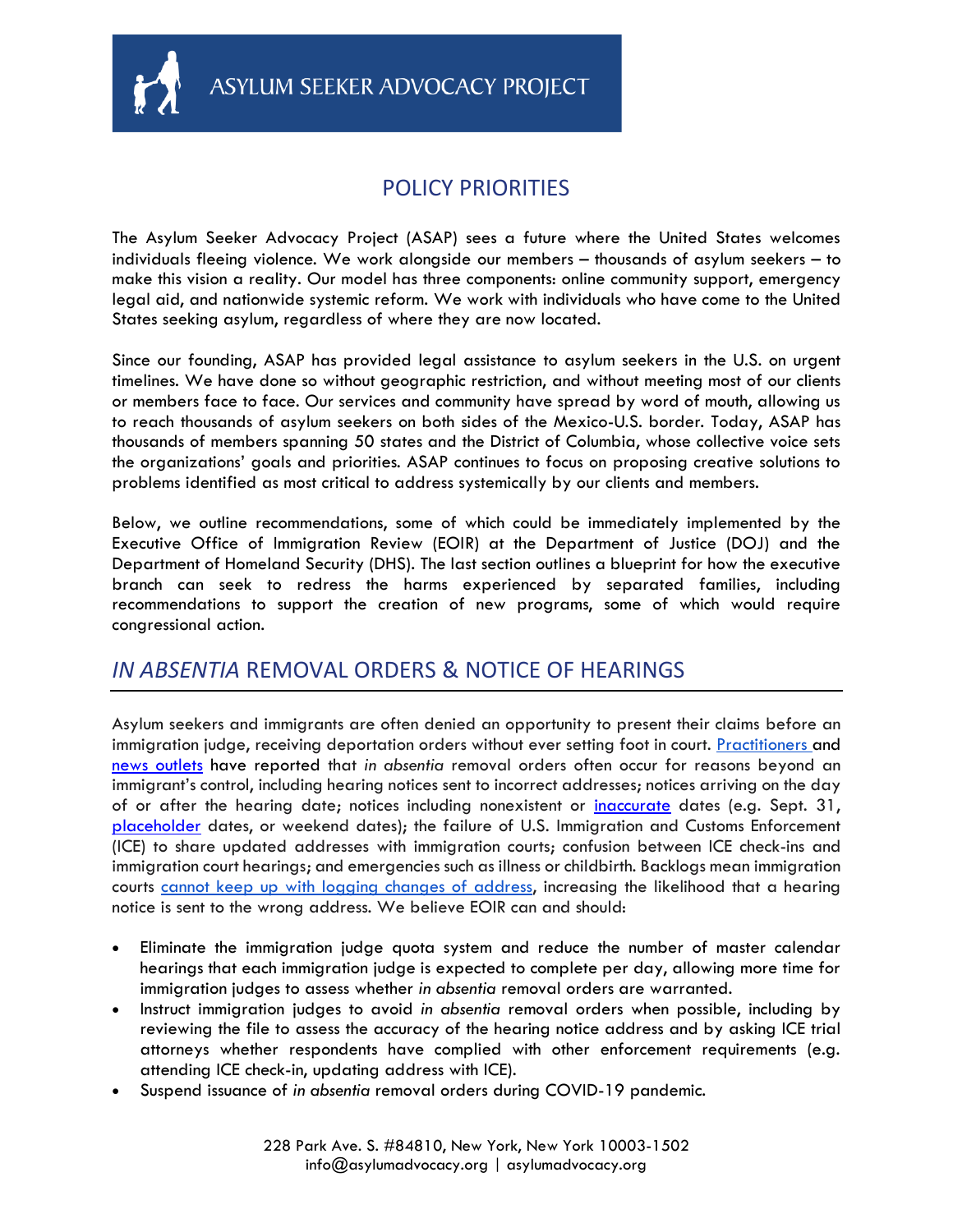- Create a process that allows individuals to contact the immigration court to reschedule hearings or request to appear by phone in case of illness or emergency.
- Rescind Board of Immigration Appeals (BIA) decisions that undermine the Supreme Court's holding in *Pereira*, requiring that a Notice to Appear in immigration court specify both the time and place of the hearing, including *[Matter of Bermudez-Cota](https://www.aila.org/infonet/bia-matter-of-bermudez-cota-2018)* (8/31/2018), *[Matter of Mendoza-](https://www.aila.org/infonet/bia-matter-of-capula-cortes-2019)Hernandez* and *[Matter of Capula-Cortes](https://www.aila.org/infonet/bia-matter-of-capula-cortes-2019)* (5/1/2019), and *[Matter of Pena-Mejia](https://www.justice.gov/eoir/page/file/1164976/download)* (5/22/2019), and issue related guidance for immigration judges adjudicating motions to reopen and motions to terminate.

# E-FILING AND IMMIGRATION COURT MODERNIZATION

The COVID-19 pandemic made clear that the immigration courts and BIA must modernize to enable e-filing and allow remote appearance and testimony when appropriate. In April 2020, the National Association of Immigration Judges cited the EOIR's paper filing systems as [a major impediment to](https://www.law360.com/articles/1265722/immigration-judges-union-says-courts-not-safe-from-virus)  [immigration judges continuing their](https://www.law360.com/articles/1265722/immigration-judges-union-says-courts-not-safe-from-virus) work during the pandemic. The limited accommodations EOIR provided during the early period of the pandemic — some of which have been rescinded — made it clear that the government has the capacity to move forward with e-filing, but still needs to take substantial steps to create a modern and accessibly immigrant justice system.

In contrast, many federal and state court systems have proactively created e-filing and electronic case management systems that have increased court efficiency and access and have allowed their systems to weather significant challenges, including the vast growth of court dockets. More than 20 years ago, the U.S. federal court system began using the [PACER and CM/ECF](https://www.pacer.gov/) systems, which now store [over 500 million l](https://www.pacer.gov/documents/epasum2012.pdf)egal filings and enable attorneys, *pro se* litigants, and others to access case files. E-filing and electronic case management systems have led court systems to [save both time and](https://cdm16501.contentdm.oclc.org/digital/collection/tech/id/715)  [money.](https://cdm16501.contentdm.oclc.org/digital/collection/tech/id/715) The U.S. Government Accountability Office [has recognized the efficiency gains](https://www.gao.gov/assets/700/691343.pdf) that would stem from a functional EOIR e-filing and electronic case management system.

While EOIR first identified e-filing as a goal in [2001](https://www.gao.gov/assets/700/691343.pdf) and has made more recent plans to modernize, EOIR's ambitions and reality continue to fall short of existing federal and state systems. For example, the [EOIR Courts & Appeals System \(ECAS\) initiative](https://www.justice.gov/eoir/file/1076641/download) severely restricts the types of legal filings that attorneys may e-file and does not permit *pro se* respondents to access the system at all. On March 31, 2020, EOIR announced that it had created a [temporary, email-based e-filing system](https://www.justice.gov/eoir/eoir-operational-status-during-coronavirus-pandemic) for the BIA and immigration courts that is far more accessible and comprehensive than ECAS in scope. Unfortunately, however, EOIR has begun to curtail or eliminate these e-filing options. For public safety and increased efficiency, EOIR should continue to operate these temporary systems until a long-term case management and e-filing system has been developed that is functional, comprehensive, and accessible to both legal staff and *pro se* litigants. We believe EOIR can and should:

- Create an advisory committee of stakeholders to weigh in on e-filing, including former government officials, private and non-profit attorneys, individuals with a tech background, and those who have gone through the immigration court system.
- Develop a functional and secure electronic filing system similar to federal and state court systems, such as PACER, that is accessible to lawyers and *pro se* litigants. This system would exist in parallel to a paper filing system.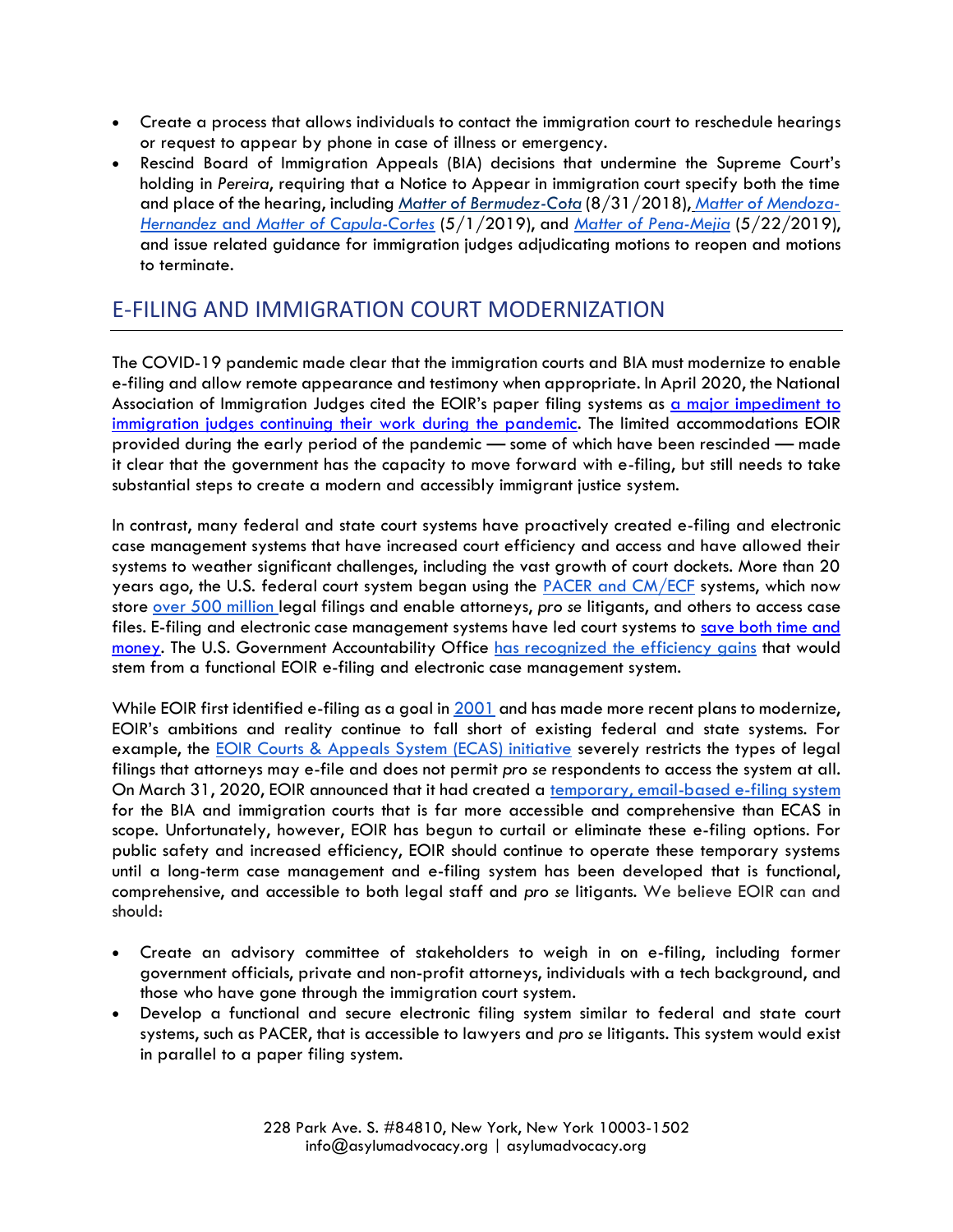- Create a centralized online mechanism for individuals to file Form EOIR-33—which allows individuals to change their address with the court—with the immigration courts and provide service to ICE's Office of the Principal Legal Advisor (OPLA). This would be similar to what U.S. Citizenship and Immigration Service (USCIS) currently offers, which is an online option for change of address.
- Encourage immigration judges to grant requests for remote testimony in support of noncitizens' cases, including respondents and witnesses, as well as requests for remote appearance by attorneys.

## WORK AUTHORIZATION FOR ASYLUM SEEKERS

For thousands of asylum seekers, receiving a work permit allows them to contribute to their local [communities](https://www.hrw.org/report/2013/11/12/least-let-them-work/denial-work-authorization-and-assistance-asylum-seekers-united) and begin their lives in the United States. The government should ensure that asylum seekers can successfully apply for work authorization upon filing an asylum application in order to work, receive social security numbers, more easily pay taxes, and access health insurance where possible. As immigration court backlogs and COVID-19 have caused years-long delays, having work authorization while an asylum case is pending is more important than ever.

Recently, the government promulgated three new rules to delay or eliminate asylum seekers' ability to work legally while their cases are pending. These three rules: [\(1\)](https://www.federalregister.gov/documents/2020/06/26/2020-13544/asylum-application-interview-and-employment-authorization-for-applicants) delay the ability of asylum seekers to apply for work authorization until their asylum applications have been pending for 365 days and make most asylum seekers ineligible for work authorization entirely, including all those who crossed the Mexico-U.S. border outside of a port of entry;  $(2)$  eliminate the right of asylum seekers to have their work permit application processed within 30 days; and [\(3\)](https://www.federalregister.gov/documents/2020/08/03/2020-16389/us-citizenship-and-immigration-services-fee-schedule-and-changes-to-certain-other-immigration) charge asylum seekers for the first time in history for filing an initial work authorization application.

ASAP challenged the first two rules in federal litigation and [won a major victory](https://www.cnn.com/2020/09/14/politics/judge-chad-wolf/index.html?ct=t(EMAIL_CAMPAIGN_6_30_2017_COPY_01)&mc_cid=dca00e582c&mc_eid=96215fde31) restricting the application of most of their provisions to its members. Litigation brought by other advocates has also temporarily enjoined the third rule. While these victories have resulted in temporary relief to many asylum seekers, permanent policy solutions are necessary to restore and improve asylum seekers' access to work authorization. Towards these ends, ASAP believes DHS can and should:

- Ensure asylum seekers are eligible to apply for work authorization, are not required to pay fees for their initial application and are able to have their applications processed within 30 days. This could be done by issuing new NPRMs on these issues, and/or potentially enter into settlements or stipulations in litigation to restore Obama-era regulations.
- Create an e-filing system for work authorization applications so applicants can upload completed forms and supporting documents or submit a paper filing.
- Shift back to the pre-Oct. 12, 2017 version of Form I-765 for work authorization. (The Oct. 12, 2017 version significantly elongated the form, making it harder for asylum seekers to complete the form without an attorney.)
- Translate the Form I-765 and its instructions into Spanish and explore translation into other languages. (The Form I-765 is among the most commonly used forms at USCIS.)

### REDRESS FOR SEPARATED FAMILIES